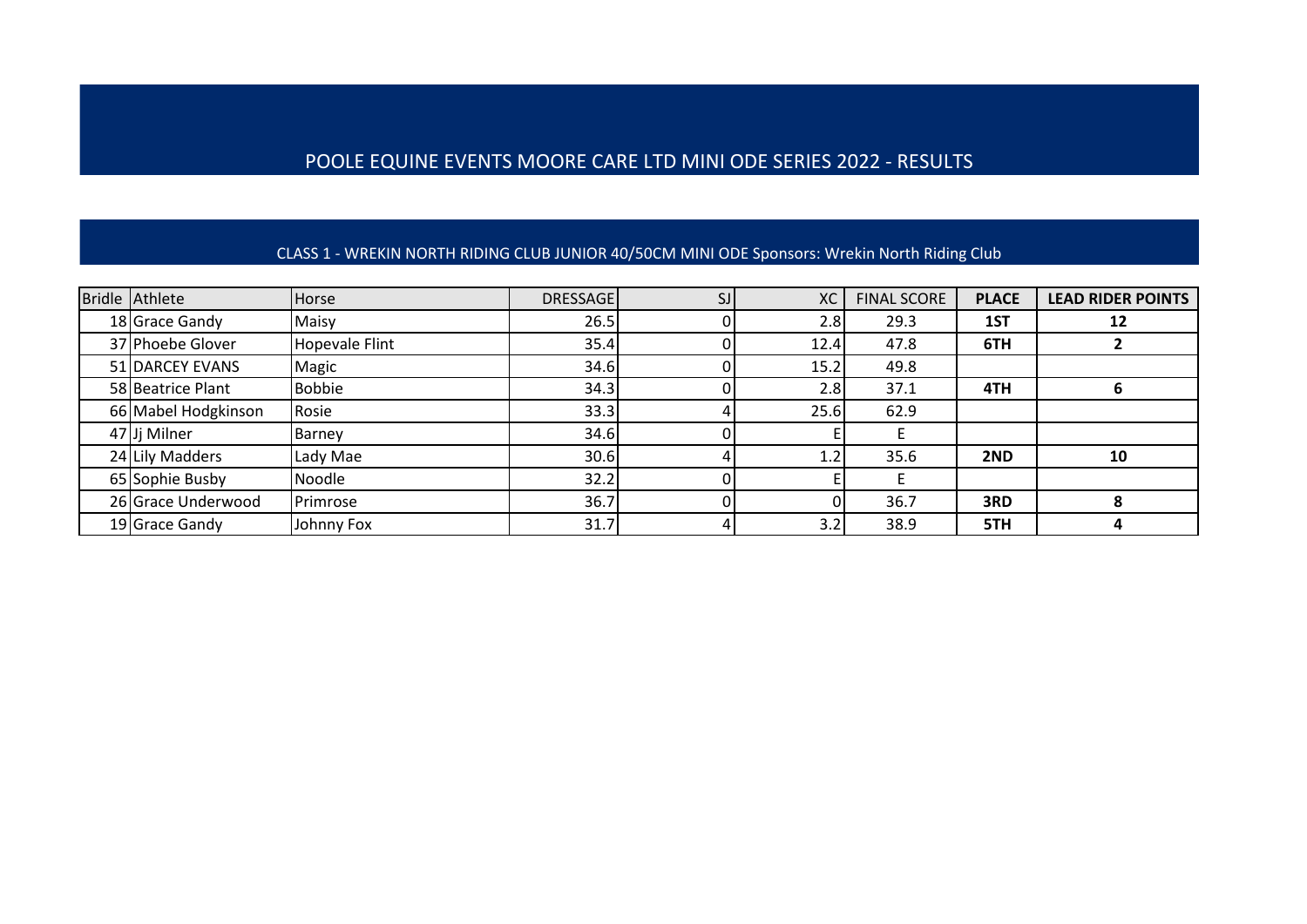#### CLASS 2 - FIONA CORK SADDLES SENIOR 40/50CM MINI ODE Sponsors: FIONA CORK SADDLES LTD

| Bridle Athlete       | <b>Horse</b>      | <b>DRESSAGE</b> | XC   | <b>FINAL SCORE</b> | <b>PLACE</b> | <b>LEAD RIDER POINTS</b> |
|----------------------|-------------------|-----------------|------|--------------------|--------------|--------------------------|
|                      |                   |                 |      |                    |              |                          |
| 56 Mandi Marks       | Dodmoor Porcha    | 38.5            | 1.6  | 40.1               | 2ND          | 10                       |
| 73 Emma Hector       | Jetset Jupiter    | <b>NS</b>       |      |                    |              |                          |
| 6 Linzy Dickinson    | Danash Shangri La | 27              |      |                    |              |                          |
| 12 Rebecca Meredith  | Cathedine Tommy   | 37.4            | 17.6 | 55                 |              |                          |
| 63 Rebecca Read      | Max               | 46.5            |      |                    | 4TH          |                          |
| 22 Heidi Saxon-Bland | Hillhead Horace   | 24.3            |      | 29.3               | 1ST          | 12                       |
| 49 julia Jones       | Woody             | 42.4            |      | 51.4               | 3RD          |                          |

# CLASS 3 - MORRIS BUILDING SOLUTIONS JUNIOR 60CM MINI ODE Sponsors: MORRIS BUILDING SOLUTIONS LTD

| <b>Bridle Athlete</b>       | Horse                    | <b>DRESSAGE</b> | SJ       | <b>XC</b> | <b>FINAL SCORE</b> | <b>PLACE</b> | <b>LEAD RIDER POINTS</b> |
|-----------------------------|--------------------------|-----------------|----------|-----------|--------------------|--------------|--------------------------|
| 55 katie belle calladine    | bedw flash               | 33              |          |           |                    |              |                          |
| 32 Phoebe Hargreaves        | Rupert                   | 33              |          |           | 33                 |              |                          |
| 3 Esme Theobald-thoma Ringo |                          | 33              |          |           | F                  |              |                          |
| 52 GRACE EVANS              | Matrix                   | 32.8            |          | 0         | 32.8               | 6TH          |                          |
| 46 molly watton             | bob                      | 32.6            |          |           | 32.6               | 5TH          | 4                        |
| 15 Beatrix Rymer            | Elliot                   | 31.5            | O.       |           | 31.5               | 2ND          | 10                       |
|                             |                          |                 |          |           |                    |              |                          |
| 4 Lizzie Sargeant           | <b>JOCK</b>              | 31.3            | $\Omega$ | 0         | 31.3               | 1ST          | 12                       |
| 26 Grace Underwood          | Primrose                 | 34.3            |          |           | 38.3               |              |                          |
| 42 Mabel Hodgkinson         | April                    | <b>WD</b>       |          |           |                    |              |                          |
| 77 Lilly-Mae Sutton         | Wish                     | 32.4            | 0        | 0         | 32.4               | 4TH          | 6                        |
| 59 Lila Westbrook           | Maybrookes sonny delight | 35.2            | НC       |           |                    |              |                          |
| 17 Evie Edwards             | Honeys lucky strike      | 32.6            | 8        |           |                    |              |                          |
| 10 Florence Evans           | Cara                     | 32.2            | ΩI       | 0         | 32.2               | 3RD          | 8                        |
| 78 Olivia Holingsworth      | Flossy                   |                 |          |           |                    |              |                          |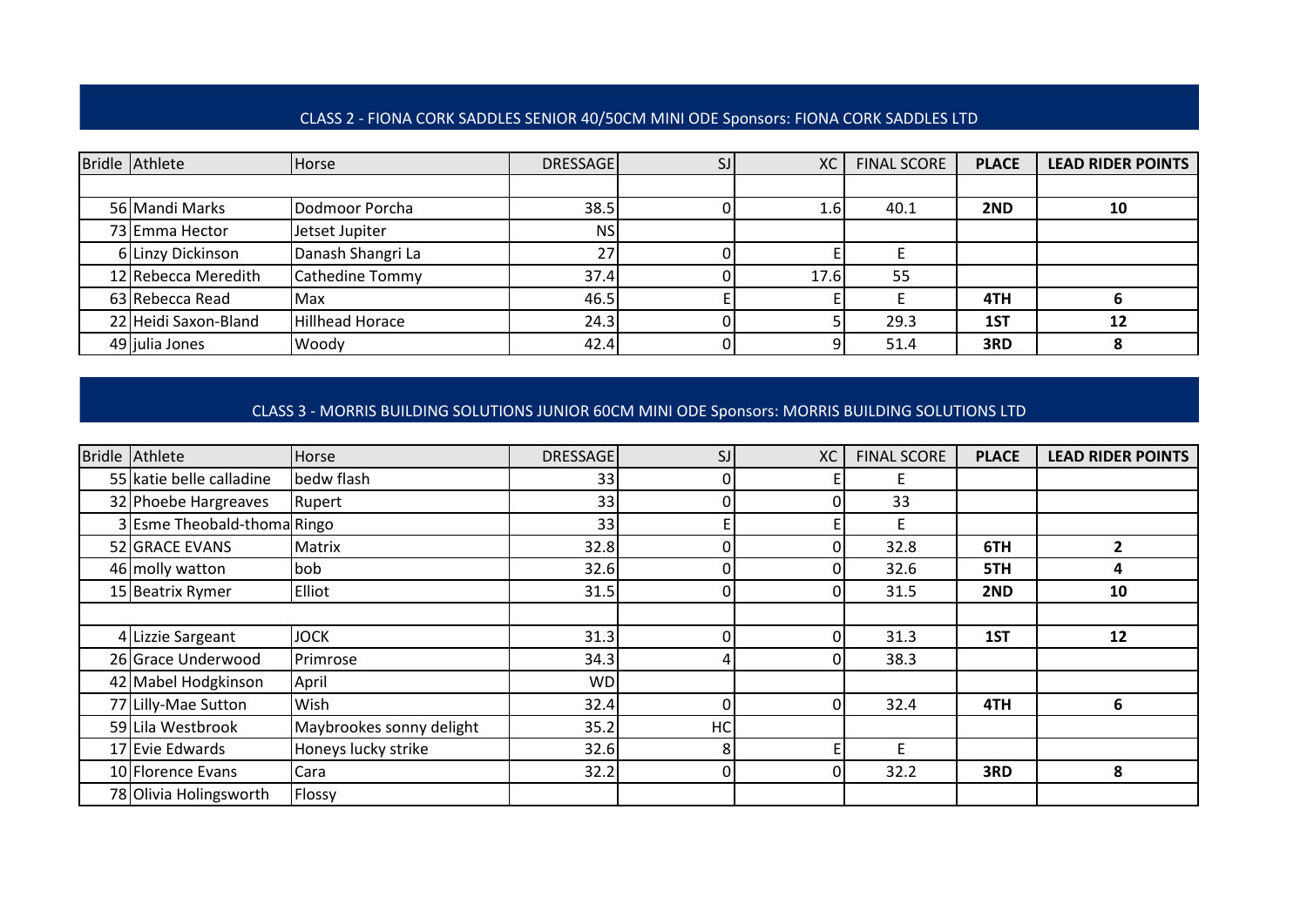# CLASS 4 - STRAITONS VETS SENIOR 60CM MINI ODE Sponsors: EC STRAITONS & PARTNERS VETINARY

| Bridle Athlete     | Horse                  | <b>DRESSAGE</b> |                 | <b>XC</b> | <b>FINAL SCORE</b> | <b>PLACE</b> | <b>LEAD RIDER POINTS</b> |
|--------------------|------------------------|-----------------|-----------------|-----------|--------------------|--------------|--------------------------|
|                    |                        |                 |                 |           |                    |              |                          |
| 54 Katherine Smith | <b>Balmoral prince</b> | 45.4            | 16 <sub>l</sub> |           |                    |              |                          |
| 34 Keely Fellows   | Bethells house onyx    | 33.2            |                 |           |                    |              |                          |
| 74 JANE CADDICK    | Remember me Poppy      | 31.2            |                 | 0.4       | 31.6               | 2ND          | 10                       |
| 70 jane webber     | Alfie                  | 32.6            |                 | 1.6       | 42.2               | 5TH          |                          |
| 1 Kim Wolstencroft | <b>Drumany Daniel</b>  | 34.3            |                 | 6.4       | 44.7               | 6TH          |                          |
| 60 Jill Aston      | Lionheart Jack Flash   | 32.6            |                 | 12.4      | 45                 |              |                          |
| 64 Jacqui Garside  | Scooby                 | 32              |                 |           | 32                 | 3RD          |                          |
| 13 Paulene Wedge   | Its All About Alfi     | 25.7            |                 |           | 29.7               | 1ST          | 12                       |
| 57 Becky Marks     | My Divine Primrose     | 34.6            |                 |           | 39.6               | 4TH          |                          |

## CLASS 5 - CARPET LOOM JUNIOR 70CM MINI ODE Sponsors: CARPET LOOM LTD

| Bridle Athlete         | Horse                  | <b>DRESSAGE</b> | XC | <b>FINAL SCORE</b> | <b>PLACE</b> | <b>LEAD RIDER POINTS</b> |
|------------------------|------------------------|-----------------|----|--------------------|--------------|--------------------------|
|                        |                        |                 |    |                    |              |                          |
| 41 Hannah Jones        | Dolly Mixture          | 33.5            |    | 37.5               | 5TH          |                          |
| 68 Henry Belton        | Landsbury True Grit    | 32.5            |    | 32.5               | 2ND          | 10                       |
| 72 Darci Campbell      | Moledodd Monty         |                 |    |                    |              |                          |
| 11 Nell Kent           | <b>Drumcrave Conor</b> | 33.25           | 13 | 54.25              | 6TH          |                          |
| 76 Jaz Rohan           | Dolan Pete             | 32.25           |    | 32.25              | 1ST          | 12                       |
| 48 Eva Trippier        | Paddy                  | 33 <sub>1</sub> |    | 33                 | 3RD          |                          |
| 31 Agatha Liddle       | Marton Star            | 35 <sub>1</sub> |    |                    |              |                          |
| 38 Millie-Jane Gardner | Little miss twiglet    | 33              |    | 33                 | 4TH          |                          |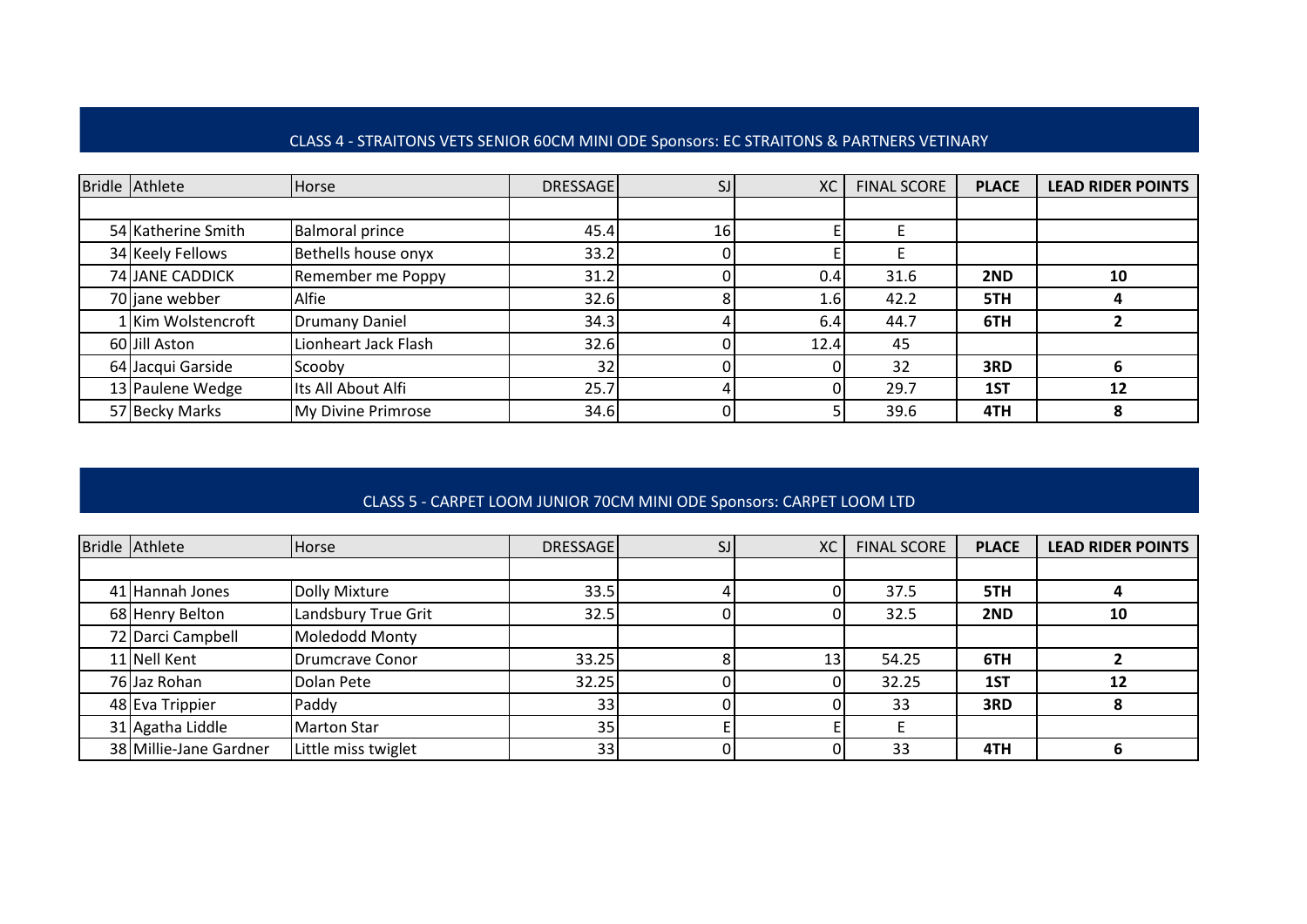#### CLASS 6 - DRM AGGREGATES SENIOR 70CM MINI ODE Sponsors: DRM AGGREGATES LTD

| Bridle Athlete     | Horse                | <b>DRESSAGE</b> | SJ | XC   | <b>FINAL SCORE</b> | <b>PLACE</b> | <b>LEAD RIDER POINTS</b> |
|--------------------|----------------------|-----------------|----|------|--------------------|--------------|--------------------------|
|                    |                      |                 |    |      |                    |              |                          |
| 7 Jessica Clarke   | Queenie              | 37.5            |    |      | 37.5               | 5TH          |                          |
| 28 Carys Dillon    | Cotterstown Chief    | 34.5            |    | 18.4 | 60.9               |              |                          |
| 16 David Gwilliam  | Ellie                | 33.3            |    |      |                    |              |                          |
| 5 Vikki Ferguson   | Alfie                | 34.8            |    |      | 39.8               | 6TH          |                          |
| 50 Connie Askin    | Finney Sam           | 36.3            |    |      | 36.3               | 4TH          | n                        |
| 69 Fiona Cork      | Noble Countdown      | 31.5            |    |      | 35                 | 3RD          | 8                        |
| 62 Ellen Williams  | Cheeky bobby         | 32.3            |    |      | 32.3               | 2ND          | 10                       |
| 75 Emma Hector     | Coolillaun Cassanova | 30              |    | 1.2  | 31.2               | 1ST          | 12                       |
| 44 Rachel Bailey   | Dunaire Melody       | 33.25           |    |      | 41.25              |              |                          |
| 84 Annabelle Heath | Adam (ONLY DRESSAGE) | 38.5            |    |      |                    |              |                          |

## CLASS 7 - PERRYS OF ECCLESHALL JUNIOR 80CM MINI ODE Sponsors: PERRYS OF ECCLESHALL

| Bridle Athlete     | <b>Horse</b>             | <b>DRESSAGE</b> | <b>XC</b> | <b>FINAL SCORE</b> | <b>PLACE</b> | <b>LEAD RIDER POINTS</b> |
|--------------------|--------------------------|-----------------|-----------|--------------------|--------------|--------------------------|
|                    |                          |                 |           |                    |              |                          |
| 79 Zza Zza Rowland | Flossy                   | 34 <sub>l</sub> |           | 34                 | 3RD          |                          |
| 71 Charlotte Hynes | The Real Machine         | 30.75           |           | 34.75              | 4TH          |                          |
| 43 Archie Evans    | Dougary Lad              | 31.5            |           | 44.5               | 6TH          |                          |
| 29 Esmie Timmis    | Misty                    | 30              |           | 35                 | 5TH          |                          |
| 30 Jemima Gautier  | Fieldside Royal Approval | 32.75           |           | 32.75              | 2ND          | 10                       |
| 33 Izzy Williams   | Miami                    | 32 <sub>1</sub> |           | 32                 | 1ST          |                          |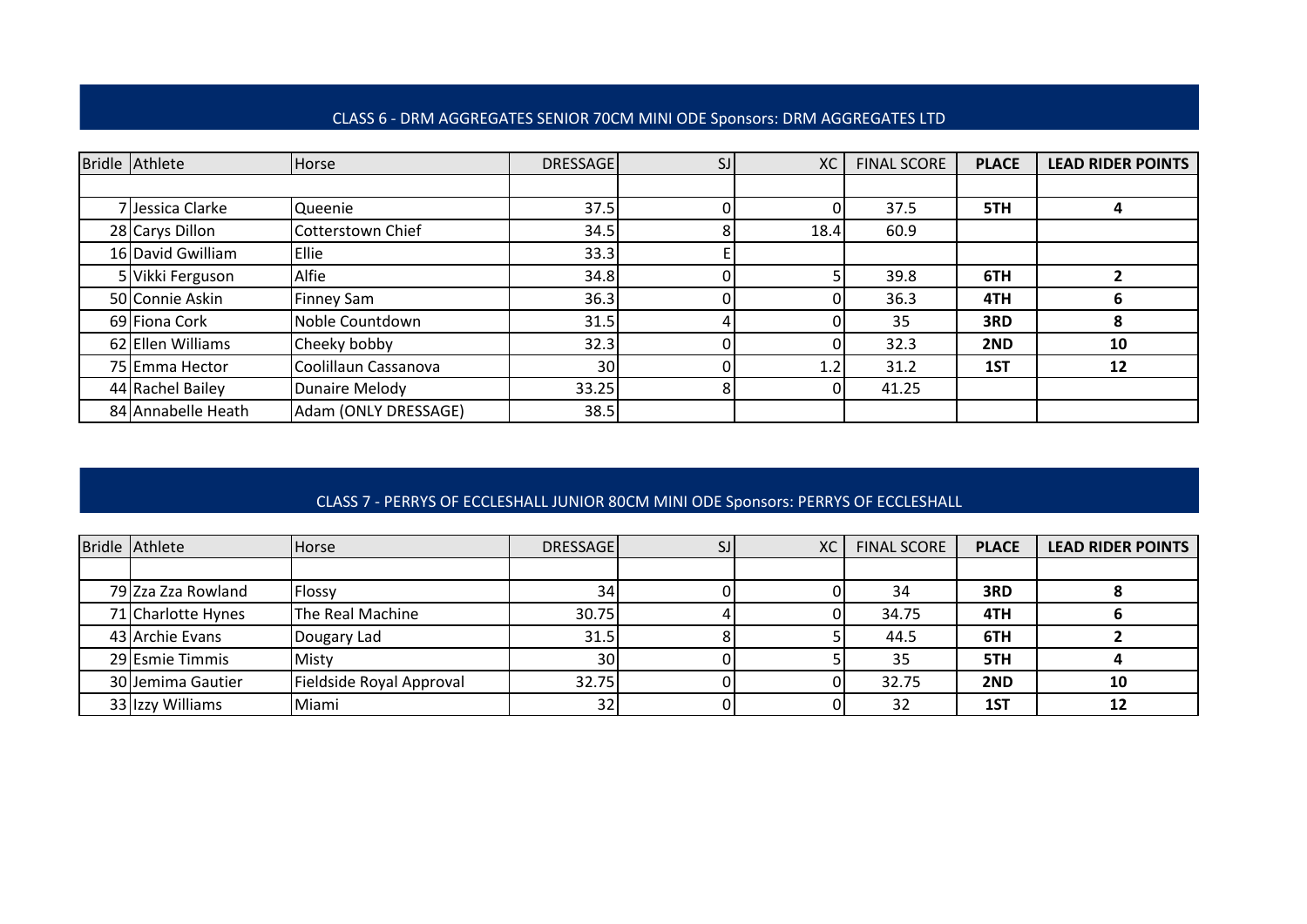#### CLASS 8 - PERRYS FIELD TO FORK SENIOR 80CM MINI ODE Sponsors: PERRYS FIELD TO FORK

| Bridle Athlete                        | <b>Horse</b>              | <b>DRESSAGE</b> | SJ | <b>XC</b> | <b>FINAL SCORE</b> | <b>PLACE</b> | <b>LEAD RIDER POINTS</b> |
|---------------------------------------|---------------------------|-----------------|----|-----------|--------------------|--------------|--------------------------|
|                                       |                           |                 |    |           |                    |              |                          |
| 39 Flossy Allmark                     | Global Royal Luxor (pete) | 32.5            |    | 12.2      | 44.75              |              |                          |
| 45 Michelle Sutton                    | Milo                      | 38.75           |    |           | 42.75              |              |                          |
| 14 Mary-Jane Derbyshire Killaughey JF |                           | 27.5            |    | 0.8       | 28.3               | 1ST          | 12                       |
| 21 Amanda Price                       | Spirals second chance     | 34.25           |    |           | 34.25              | 3RD          | δ                        |
| 67 Jade Brassington                   | Rhein Gold                | 35              |    |           | 35                 | 4TH          | b                        |
| 81 Lucas Poole                        | Big Steve HC              | 23.25           |    |           | 27.25              |              |                          |
| 83 Faye Chivers                       | Cody                      | 31              |    |           |                    |              |                          |
| 82 Callum Stephens                    | Prince Nevah              | 36              |    |           | 40                 | 5TH          |                          |
| 80 Neve Wright                        | China                     | 32.5            |    |           | 32.5               | 2ND          | 10                       |
| 20 Amanda Price                       | Opportunist de danty      | 29.25           |    | 12.2      | 41.45              | 6TH          |                          |

## CLASS 9 - MILDENE NURSERIES JUNIOR 90CM MINI ODE Sponsors: MILDENE NURSERIES

| Bridle Athlete       | <b>Horse</b>          | <b>DRESSAGEI</b> | XC | <b>FINAL SCORE</b> | <b>PLACE</b> | <b>LEAD RIDER POINTS</b> |
|----------------------|-----------------------|------------------|----|--------------------|--------------|--------------------------|
|                      |                       |                  |    |                    |              |                          |
| 36 Sophie Mulcaster  | ICatch-em-at-it       | 31.25            |    | 40.25              | 4TH          |                          |
| 61 Jo Challinor      | Bicton incredibly dun | 32.75            |    | 32.75              | 2ND          | 10                       |
| 35 Abigail Mulcaster | <b>Bally Euro</b>     | 39               |    | 39                 | 3RD          |                          |
| 27 Amelia Tomkins    | Mohill gypsy          | 26.25            |    | 26.25              | 1ST          | 12                       |